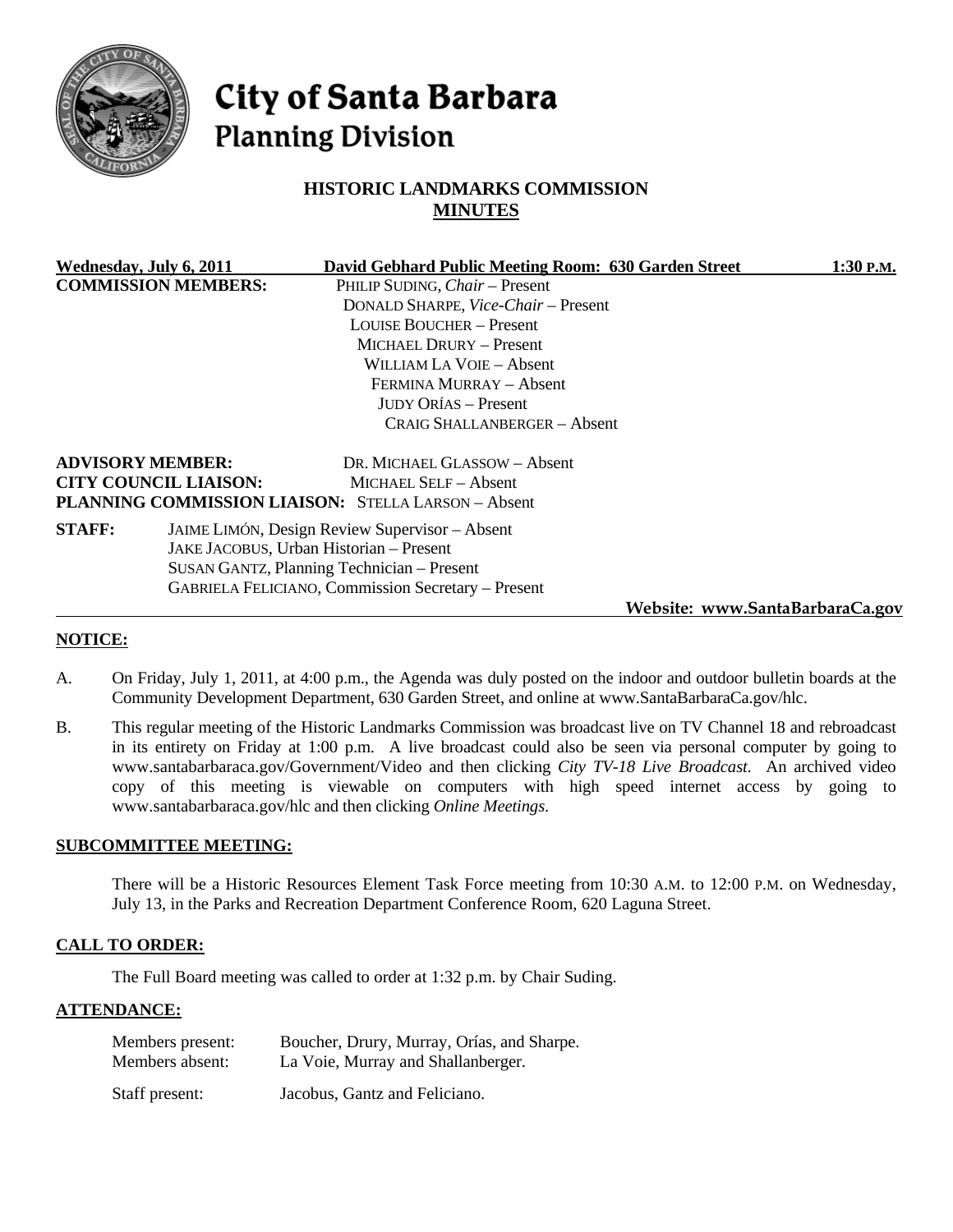# **GENERAL BUSINESS:**

A. Public Comment:

No public comment.

B. Approval of the minutes of the Historic Landmarks Commission meeting of June 22, 2011.

**Motion: Approval of the minutes of the Historic Landmarks Commission meeting of June 22, 2011, with corrections.** 

Action: Drury/Boucher, 5/0/0. (La Voie/Murray/Shallanberger absent.) Motion carried.

C. Consent Calendar.

**Motion: Ratify the Consent Calendar as reviewed by Donald Sharpe.**  Action: Boucher/Drury, 5/0/0. (La Voie/Murray/Shallanberger absent.) Motion carried.

- D. Announcements, requests by applicants for continuances and withdrawals, future agenda items, and appeals.
	- 1. Ms. Gantz made the following announcements:
		- a) Commissioners La Voie, Murray and Shallanberger would be absent from the meeting.
		- b) Item 2 on the agenda for US Highway 101 was indefinitely postponed at Staff's request; Item 3 at 33 W. Victoria Street will be heard at approximately 2:15 p.m.; Item 4 at 350 Loma Alta Drive will be heard at approximately 2:45 p.m.; Item 5 at 12 E. Montecito Street will be heard at approximately 3:15 p.m.; and Item 6 at 1214 State Street will be heard at approximately 3:45 p.m.
		- c) There will be two AIA-sponsored design charettes taking place on Saturday, July  $16<sup>th</sup>$  from 9:00 a.m. to 4:00 p.m. and one on Saturday, July  $23^{\text{rd}}$  from 9:00 a.m. to 1:00 p.m. The focus will be on Plan Santa Barbara density scenarios with hypothetical designs on three selected site locations in the city.
	- 2. Commissioner Drury announced that he would be absent from the July 20 and August 3 HLC meetings.
	- 3. Chair Suding commended HLC staff for their excellent work.
- E. Subcommittee

Commissioner Orías reported that the City Council unanimously supported the creation of a Historic Element for the General Plan. The Historic Resources Element Task Force will meet on Wednesday, July 13, at 10:30 a.m. in the Parks and Recreation Conference Room, 620 Laguna Street.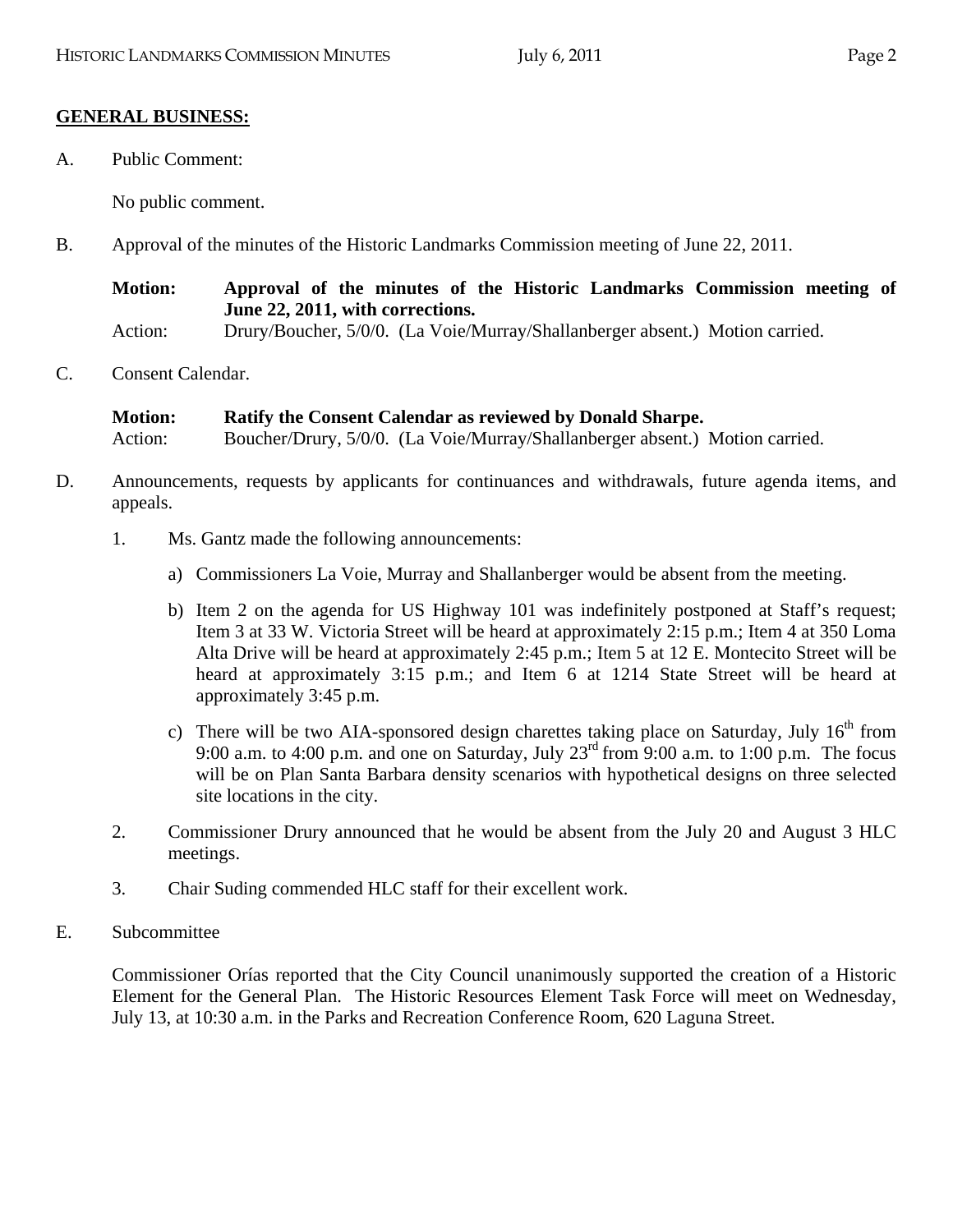# **DISCUSSION ITEM**

## 1. **POLITICAL REFORM ACT: CONFLICTS OF INTEREST**

(1:41) Staff: Scott Vincent, Assistant City Attorney

(A discussion on the Synopsis of Conflicts of Interest under the Political Reform Act.)

Present: Scott Vincent, Assistant City Attorney

Public comment opened at 1:41 p.m.

Susette Naylor, local architect and former HLC member, suggested that it behooved the City to ensure that the community be aware of the scope of Conflict of Interest policy as implemented by the City and the California Fair Political Practices Commission as it would forestall application for positions by those who could not fulfill their duties. She also stated that in her opinion commission members are affected by all departments of the Land Development Team (Public Works/Community Development/Fire), not just the Planning Division.

Public comment closed at 1:43 p.m.

Discussion held.

# **REVIEW AFTER FINAL**

## 2. **CITYWIDE - U.S. HIGHWAY 101**

| Assessor's Parcel Number:  | $099-MSC-PW$             |
|----------------------------|--------------------------|
| <b>Application Number:</b> | MST2004-00701            |
| Owner:                     | City/State               |
| Applicant:                 | Julie McGuigan, Caltrans |

(This is a request of Caltrans to perform operational improvements between Milpas Street and Hot Springs and Cabrillo Boulevard. The project is a wetland mitigation site situated on Parks and Recreation property consisting of approximately 400 cubic yards of soil and concrete rubble removal to be replaced with landscaping and irrigation. The project requires Planning Commission approval for a Coastal Development Permit.)

**(Review After Final to consider an alternative location for a proposed multipurpose path under the Union Pacific Railroad bridge at Cabrillo Blvd. Project requires Environmental Assessment and a Coastal Development Permit Amendment by the Planning Commission.)** 

**This item was indefinitely postponed at Staff's request.**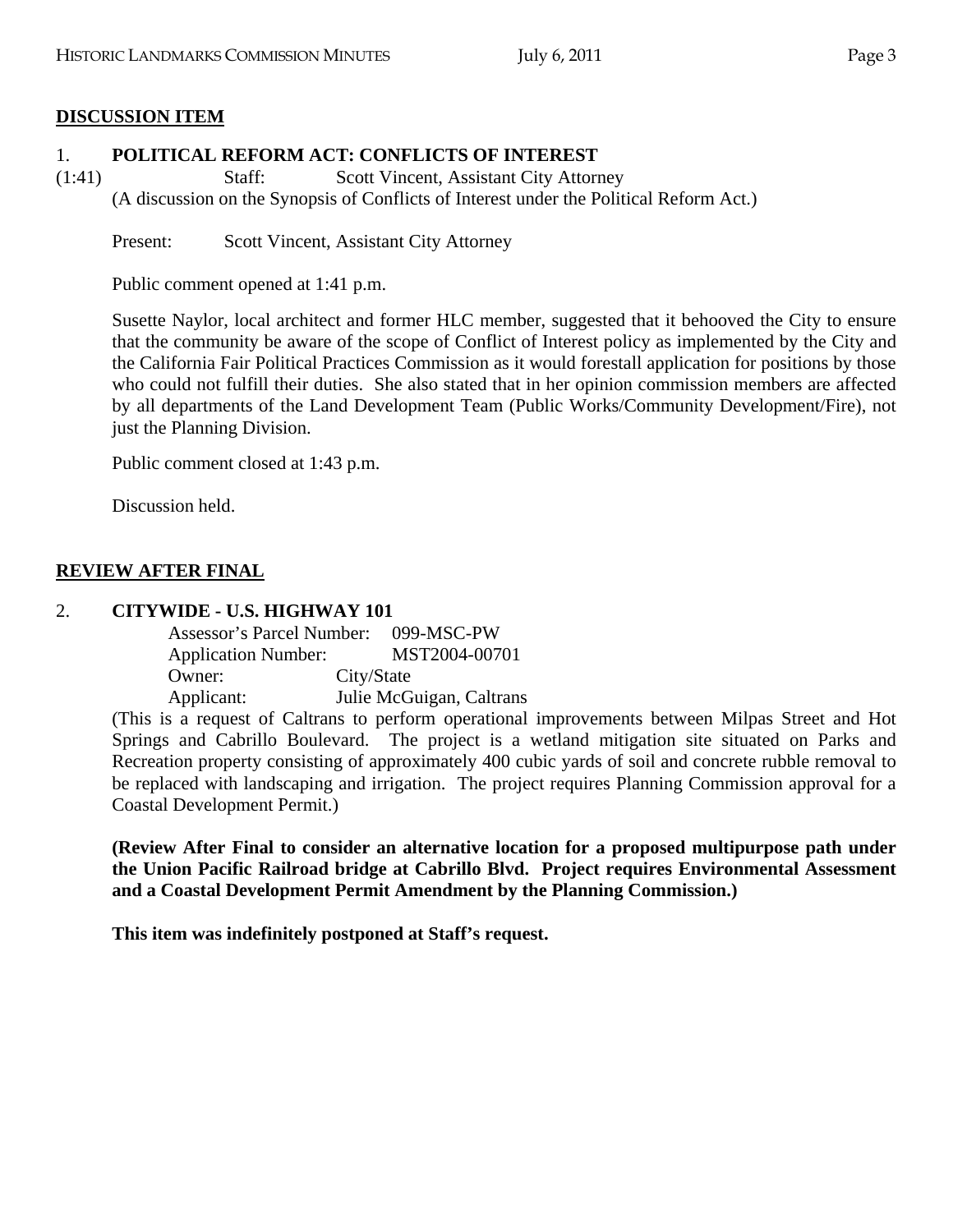# **CONCEPT REVIEW - CONTINUED**

# 3. **33 W VICTORIA ST** C-2 Zone

(2:26) Assessor's Parcel Number: 039-181-001 Application Number: MST2010-00327 Owner: Unity Shoppe, Inc. Architect: PMSM Landscape Architect: Arcadia Studio Business Name: Victoria Hall Theater

(This is a **Structure of Merit: "Former First Baptist Church."** The building is **eligible for listing as a City of Santa Barbara Landmark, inclusion in the California Register of Historical Resources, and the National Register of Historic Places**. Proposed renovation and seismic upgrade including a rerouted circulation pattern at the front entry, reconstruction of the stage house at the south elevation, and raising the existing roof height to 55 feet to accommodate a new fly loft. Changes will occur on the north, east, and south elevations. Project requires City Council approval of a Public Works major encroachment permit for improvements within the Victoria Street Right-of-Way.)

## **(Second Concept Review. Comments only; project requires City Council approval of a Public Works major encroachment permit for improvements within the Victoria Street Right-of-Way. Requires Historic Resource Findings.)**

Present: Derek Westen, Board member, Ensemble Theater Company Jason Currie, Project Manager; and Monisha Adnani, Architect Mark Wilde, City Supervising Engineer

Public comment opened at 2:41 p.m.

Kellam de Forest, local resident, commented on the widening of the sidewalk on Victoria Street and its impacts on the new development across the street, the height of the fly tower, and loading/unloading at the stage door.

Public comment closed at 2:43 p.m.

**Motion: Continued indefinitely to allow time for the preparation of an Addendum to the Historic Structures/Sites Report addressing the proposed revisions to the project.**  Action: Boucher/Drury, 5/0/0. (La Voie/Murray/Shallanberger absent.) Motion carried.

**\*\* THE COMMISSION RECESSED FROM 3:53 P.M. TO 3:03 P.M. \*\***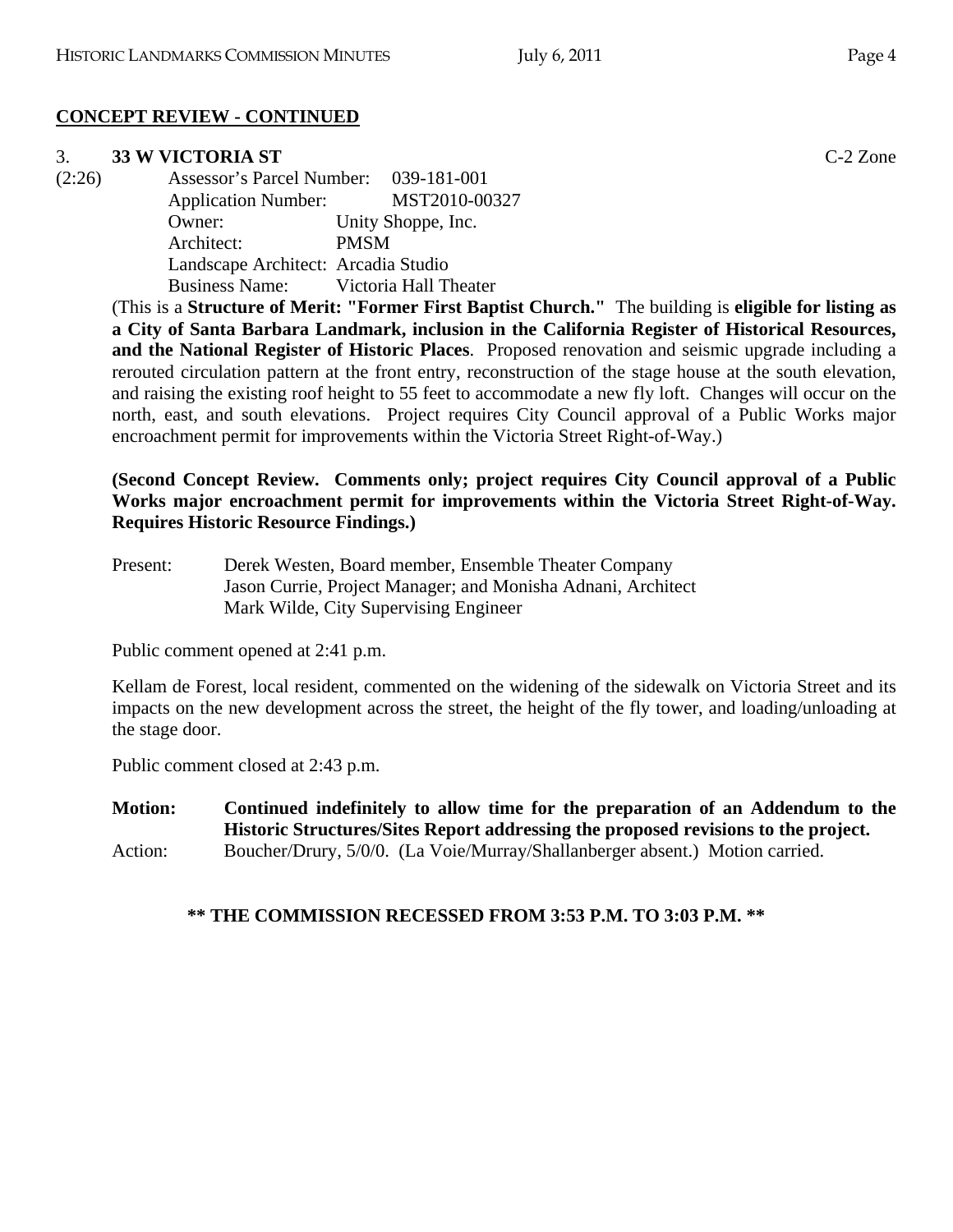# **CONCEPT REVIEW - NEW**

# 4. **350 LOMA ALTA DR** R-2 Zone

(3:03) Assessor's Parcel Number: 035-280-012 Application Number: MST2011-00274 Owner: Santa Barbara School District Landscape Architect: Earthform Design

(This is a **City Landmark: "McKinley Elementary School and portion of grounds."** Courtesy review of revised landscaping to area surrounding the entry parking lot fronting Loma Alta. The proposal includes the removal of eight mature Aleppo pine trees and installation of 11 new 36-inch and 48-inch box trees including oak, acacia, and elm. New decomposed granite will be installed in existing parkway.)

# **(Comments only; courtesy review.)**

Present: Sam Maphis, Landscape Architect

Chair Suding disclosed that he visited the site and had a lengthy discussion with Mr. Maphis and the outcome of that conversation is reflected on the current plans.

Public comment opened at 3:10 p.m.

Kellam de Forest, local resident, commented on the surface of the parking lot, and separation of neighboring properties to the north of the school.

Public comment closed at 3:11 p.m.

# **The Commission made the following comments:**

- **1.** Root barriers were suggested to prevent damage to the curb, gutter and sidewalk. Root barriers were shown on the plans.
- **2.** Shrubs and trees should be lined up to the new curb to prevent an overhang in the parking area.
- **3.** Place landscaping in the "no parking" (northwest striped) area to soften the effect of the asphalt in the parking lot and make it more compatible with the residential neighborhood.
- **4.** The size of the material is appreciated as it will provide the needed biomass replacement.

# **REVIEW AFTER FINAL**

# 5. **12 E MONTECITO ST** HRC-2/SD-3 Zone

(3:24) Assessor's Parcel Number: 033-051-016 Application Number: MST95-00044 Applicant: Rodney James Schull Memorial Foundation Architect: AB Design Studio

(Proposal to construct an 11,091 square foot two-story youth hostel with 100 beds and 60 parking spaces on a vacant parcel.)

**(Review After Final of door and window changes, added balconies, new trellis, decorative planters, light fixtures, and plaster details on facade. A Substantial Conformance Determination was made by the Community Development Director on May 5, 2011.)**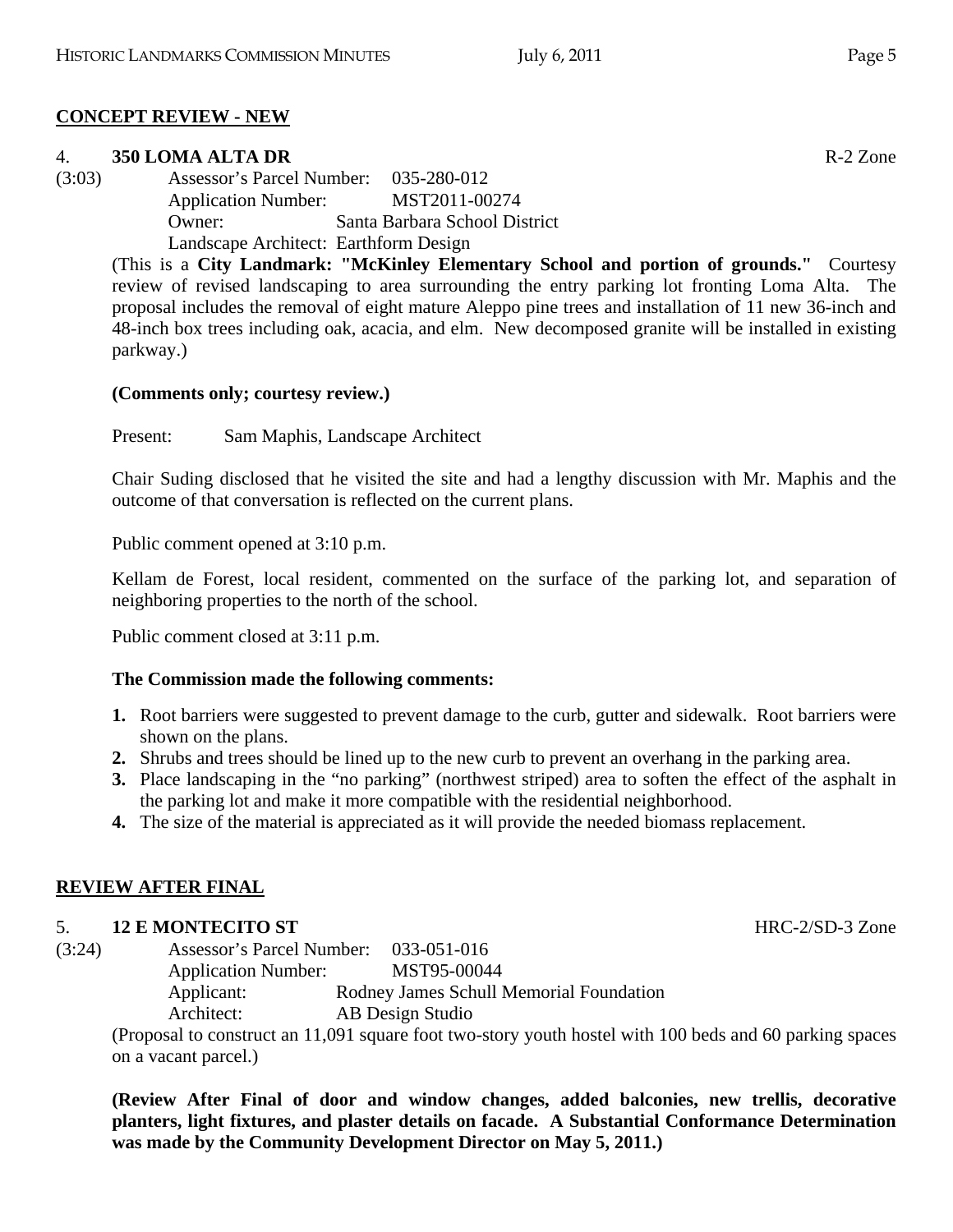Present: Clay Aurell and Ken Allison, Architects

Public comment opened at 3:33 p.m. and, with no one wishing to speak, it was closed.

- **Motion: Continued four weeks with the following comments:** 
	- **1.** The Commission appreciates the progress on this building.
	- **2.** Provide landscaping, vines on the walls, shade trees, and shrubs. Significant landscaping would blend into the neighborhood and make it much more pleasant.
	- **3.** The loss of ornamentation is discouraged and unfortunate.
	- **4.** Restudy windows on the second floor of the north elevation as shown on Sheet A4.01. It would be preferred that they be aligned correctly.
	- **5.** Further accentuate the door on the east elevation, as shown on Sheet A4.02; perhaps by making it more proud of the building face.
	- **6.** Provide an entry pathway or dedicated access from the parking lot drive aisle to the east entrance.
	- **7.** To the extent possible, mitigate sun angle and intrusion. Awnings were suggested.

Action: Boucher/Sharpe, 5/0/0. (La Voie/Murray/Shallanberger absent.) Motion carried.

# **PUBLIC HEARING - CONTINUED**

#### 6. **1214 STATE ST**

(3:47) Assessor's Parcel Number: 039-183-050, -051 and -052

Staff Member: Jake Jacobus, Associate Planner/Urban Historian (To hold a Public Hearing to consider adoption of a revised resolution to recommend to City Council that the structure known as "The Granada Building" be designated as a City Landmark.)

Present: Jake Jacobus, Associate Planner/Urban Historian

Public comment opened at 3:49 p.m.

Kellam de Forest, local resident, expressed support to designate the building as a Structure of Merit and not as a City Landmark.

Public comment closed at 3:50 p.m.

- **Motion: To adopt Revised Resolution 2011-02 and forward the Landmark designation request of The Granada Building State Street Façade to City Council for consideration.**
- Action: Boucher/Drury, 5/0/0. (La Voie/Murray/Shallanberger absent.) Motion carried.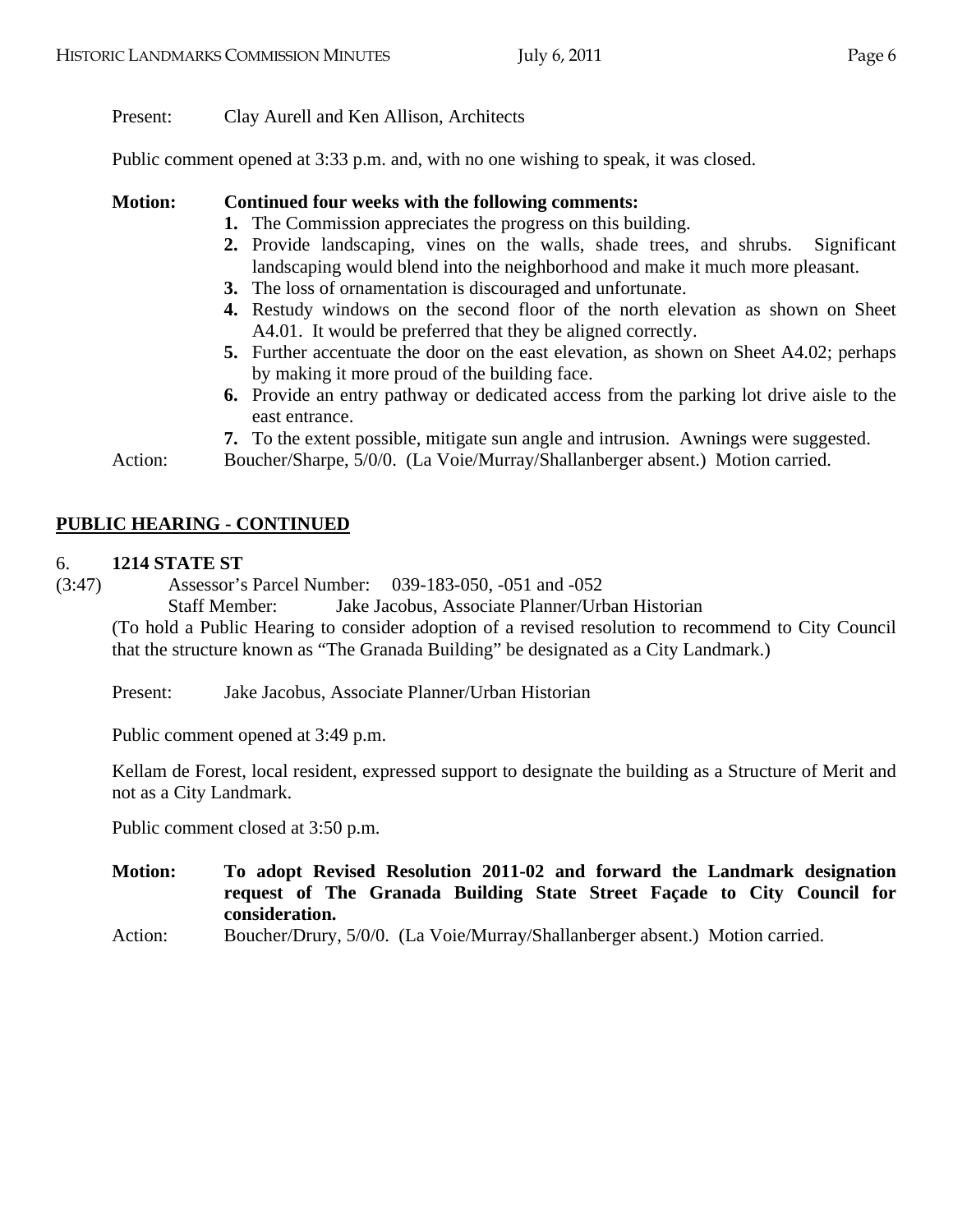# **CONSENT CALENDAR (11:00)**

# **NEW ITEM**

# A. **17 W HALEY ST C-M Zone**

| Assessor's Parcel Number:  | 037-211-003                  |
|----------------------------|------------------------------|
| <b>Application Number:</b> | MST2011-00256                |
| Owner:                     | Santa Barbara Hotel Partners |
| Applicant:                 | AB Design Studio             |
|                            |                              |

(This is on the **City's List of Potential Historic Resources and is on the California Inventory of Historic Resources: "Virginia Hotel, Spanish Colonial Revival Style."** Proposal for a new awning, railing extension, light fixtures, and heaters.)

# **Continued indefinitely to Staff for approval with the following comments:**

- **1.** Pull proposed awning back from terrace edge at the north elevation a minimum of three feet.
- **2.** Break up awning into three separate awnings spaced 24 inches apart.
- **3.** Awning sides shall not be closed and the hardware shall match existing.
- **4.** Paint heaters to match awning color.
- **5.** Explore matching existing light fixture on the Haley Street elevation.
- **6.** Provide photographs of existing fixtures.

# **CONTINUED ITEM**

# B. **101 E VICTORIA ST C-2 Zone**

| <b>Assessor's Parcel Number:</b><br>029-071-013 |
|-------------------------------------------------|
| MST2011-00204                                   |
| Dehlsen Associates, LLC                         |
| Kirk Gradin                                     |
|                                                 |

(This project involves two separate parcels at 101 E. Victoria Street and 109 E. Victoria Street. Proposal for alterations at an existing two-story commercial building including a new two-story entry, door and window replacement, partial new roof, new gutters and downspouts, renovation of exterior grilles, new planter areas, new trash enclosure, and modification of one existing parking space to make it vanaccessible. (The trash enclosure and modified parking space are on the 109 E. Victoria Street parcel.) The proposal also includes the removal of 50 square feet of floor area, a 42 inch high perimeter wall around the parking lot, four new rooftop HVAC units, and a 30-panel rooftop photovoltaic system which will not be visible from the street.)

# **(Comments only.)**

**Positive comments were made and continued to Staff for final approval.**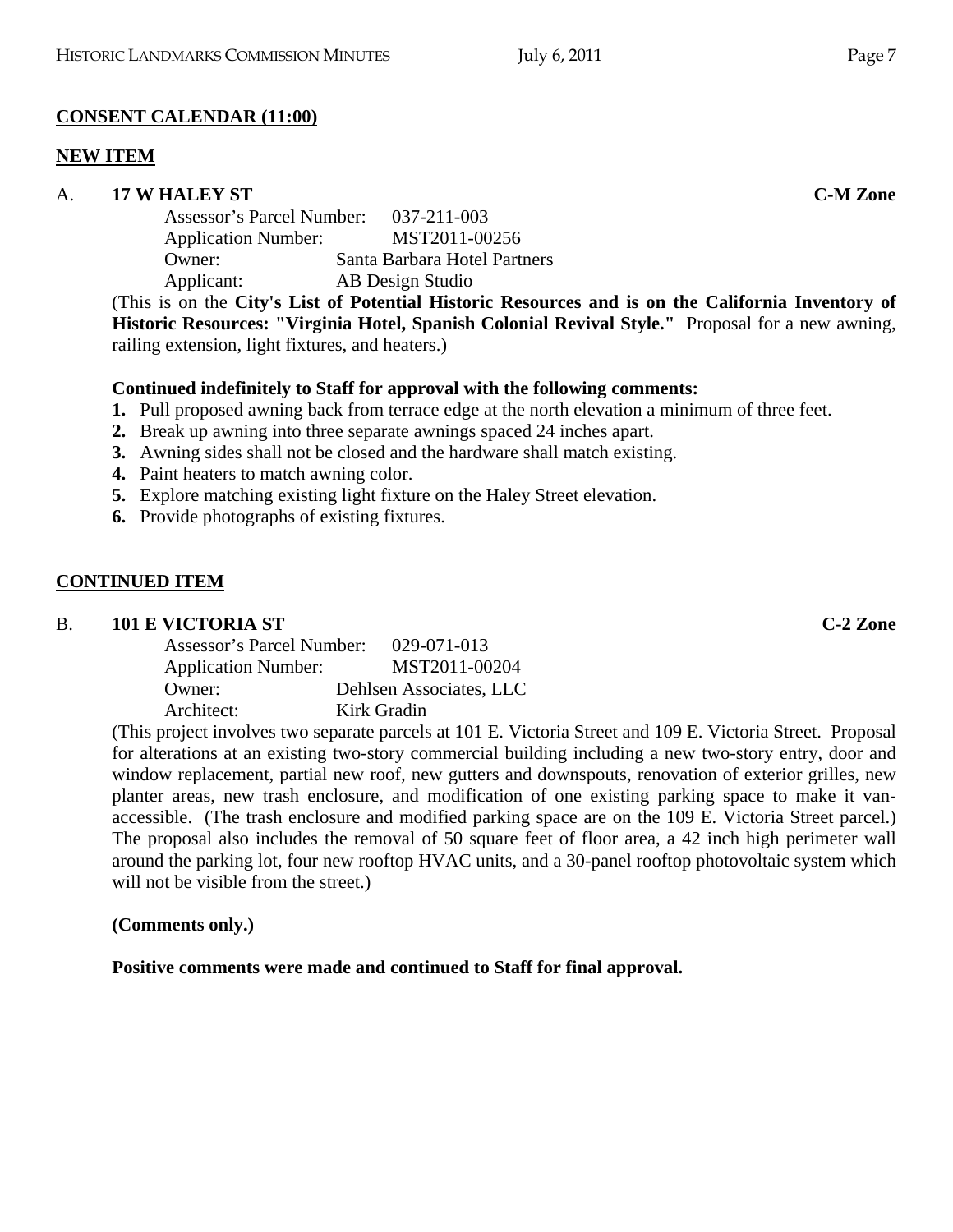#### **FINAL REVIEW**

### C. **500 NIÑOS DR P-R/SD-3 Zone**

| Assessor's Parcel Number: 017-382-002 |                                     |
|---------------------------------------|-------------------------------------|
| <b>Application Number:</b>            | MST2000-00707                       |
| Owner:                                | City of Santa Barbara               |
| Agents:                               | <b>Rich Block and Cameron Carey</b> |
| Architect:                            | David Mendro                        |
| <b>Business Name:</b>                 | Santa Barbara Zoo                   |

(Construction of a proposed 8,805 square foot, one-story Discovery Pavilion building and a 1,408 square foot addition to the existing administrative building. Three existing buildings, totaling 1,868 square feet, and two existing animal holding facilities would be removed. An existing 1,779 square foot building would be remodeled and incorporated into the new building. The project would result in a net increase of approximately 9,190 square feet of building area.)

#### **(Final Approval of details is requested.)**

**Final Approval of the three interpretive panels (location and content) and lighting fixtures as proposed with the addition of one Handelman fixture on the north elevation.** 

#### **FINAL REVIEW**

#### D. **1816 STATE ST C-2/R-1 Zone**

| Assessor's Parcel Number:  | 027-032-021         |
|----------------------------|---------------------|
| <b>Application Number:</b> | MST2009-00281       |
| Owner:                     | Alamar II, LLC      |
| Architect:                 | Bryan Murphy        |
| <b>Business Name:</b>      | Fiesta Inn & Suites |

(Proposal for an addition and exterior alterations to an existing three story commercial building. The proposal includes facade alterations, a 62 square foot lobby addition, a tower addition having no new floor area, a 270 square foot storage room addition on the 3rd floor of the building, a new 312 square foot deck, two new patio areas totaling 585 square feet, widening the second floor corridor by 164 square feet, and alterations to the existing parking lot. Planning Commission approval is requested for a Conditional Use Permit for a non-residential use in a residential zone and zoning modifications for the new deck, parking, and trash enclosure to encroach into the interior yard setback of the residentiallyzoned portion of the site. Approval of this project will abate violations outlined in ENF2008-01335.)

#### **(Final Approval of the project is requested.)**

**Postponed two weeks at the architect's request.**